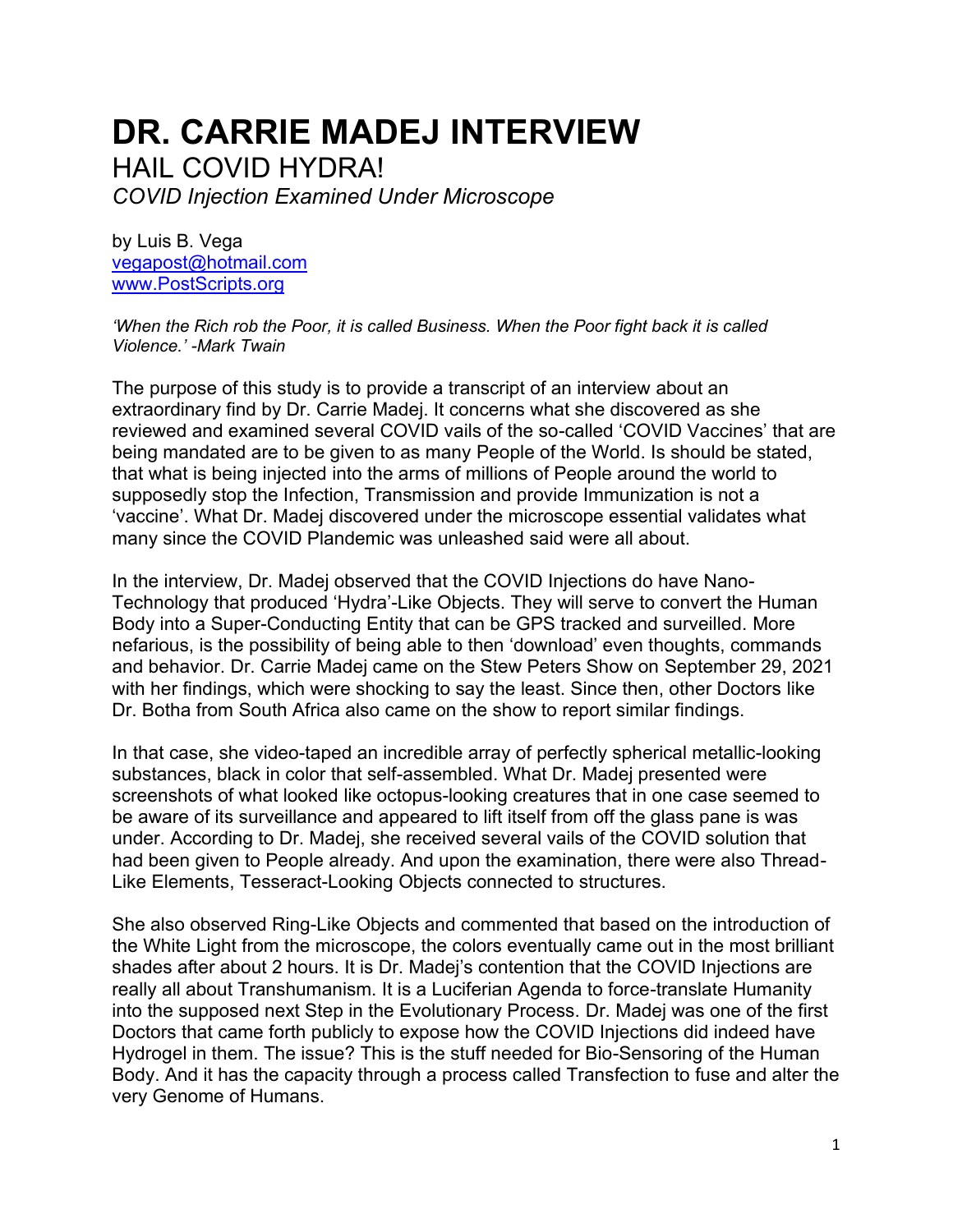#### *Stew*

*…Soon, everybody will be paying their mandatory tribute to Pfizer to Moderna to Johnson & Johnson every 6 months for the right to travel, go outside, hold a job, have a life. And they're racing forward aggressively. Even the CDC's own Advisory Committee on Immunization Practices. voted against endorsing Booster Shots for Healthcare Workers and Teachers. But last Friday, CDC Director, Rochelle Walensky just overruled them. The Biden Administration's political priorities come first. And that means, more vaccines being forced into more arms.*

*Dr. Carrie Madej says that she is personally examined multiple vials of the 'vaccines' that are being forced into People's arms. and she says that she was horrified by what she saw. She said she cried harder than she ever has before. She says other American Labs have looked at the contents of the 'vaccine' vials, only to shut down shortly after. And Dr. Carry Madej joins us now. Doctor, thank you for being here we appreciate it.*

# *Dr. Carrie Madej*

*Thank you Stew. It is my pleasure to be here.*

\_\_\_\_\_\_\_\_\_\_\_\_\_\_\_\_\_\_\_\_\_\_\_\_\_\_\_\_

#### *Stew*

*So, you sent these images to the show. I have looked at them. I have to say that i was creeped out. But then again, I realized, I do not know what I am looking at here. So, help me out.*

# *Dr. Carrie Madej*

*Okay. So, first of all,…It was in July that a local Lab in Georgia said…they wanted me to examine contents of a vial that they had just received. This vial was fresh. It had already been used to be injected into at least 1 Patient. Because it was the end of the day, they were going to discard it. So, they were able to get the vial. And this particular vial was Moderna. And so, I was there to witness them getting that and putting some of the contents on a Glass Slide with a Compound Microscope to look at it. And… nothing was added to this solution. Nothing was diluted. No human tissue was added. Only the White Light for the Microscope.*

*And of course, over time it was becoming more Room Temperature from the refrigeration. that was it. And so, first it looked just Translucent. And then as time went on, over 2 hours, Colors appeared. Which I have never seen anything like this. There was not a Chemical Reaction happening. It was a brilliant…like Blue and Royal Purple and a Yellow. And sometimes Green. And so, these…Colors appearing, I did not know what that was after investigating more… A Superconducting Material can do that with White Light being emitted to it. Okay, a Superconducting Material would be something like an Injectable Computing System. Anyhow, the …these Fibers were appearing more and more. Some of the Fibers had a little Cube Structure on that. I am not sure what that was. And also, Metallic Fragments were in there. They were not Metallic Fragments I am used to seeing are more exotic.*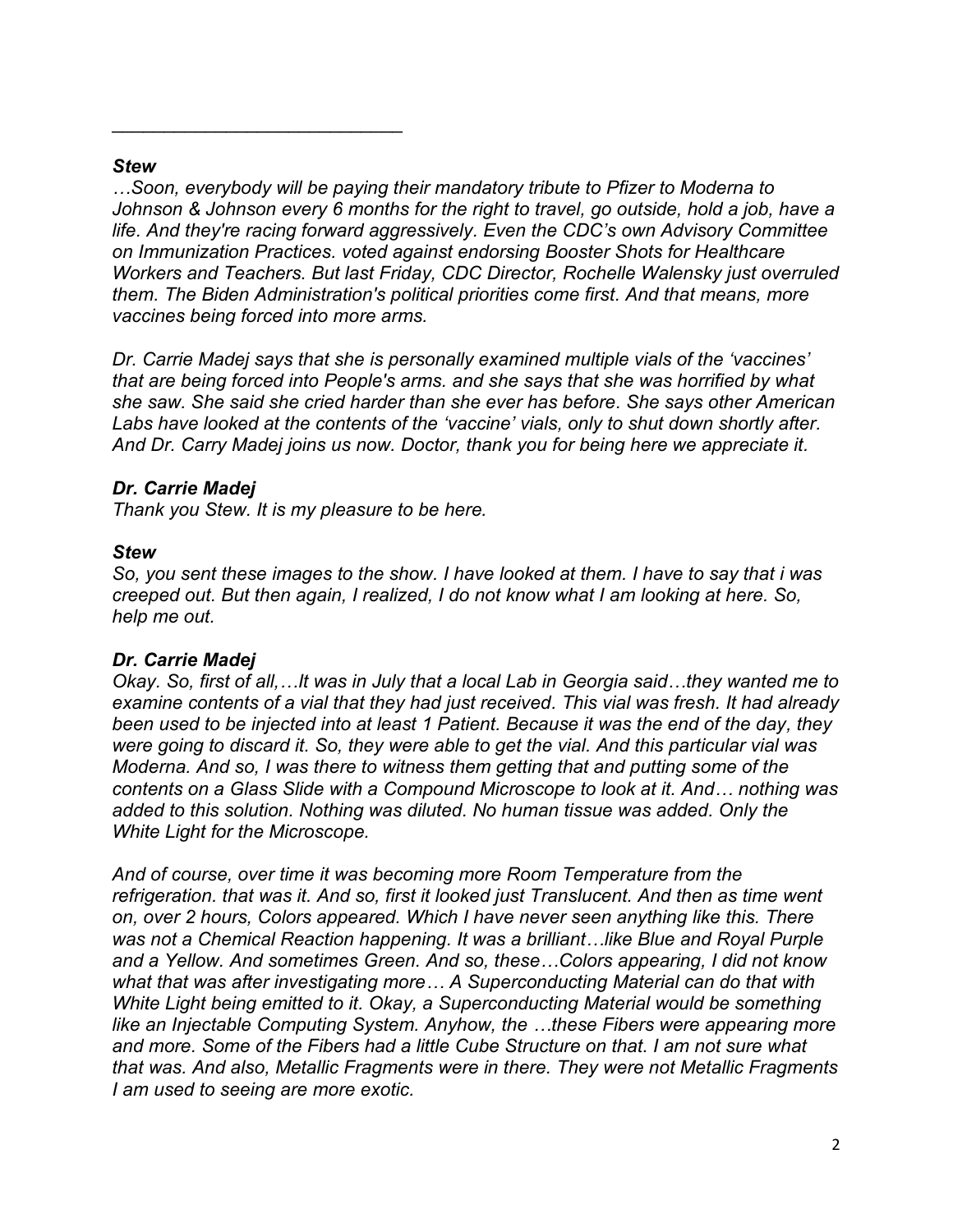*They are very opaque as well. As you know, as the edge of the Cover Slide goes, so the Cover Slip, when you put a Glass Partition on that or a Piece on top of the Glass Slide. There are edges and so all the Particulates, all these Colors started to move to the edge. And there was Self-Assembling going on. Things were growing. You know, they looked Synthetic and then there was one particular. I would say object or organism.* I am not sure what to call it that had Tentacles coming from it. And it was able to lift *itself up, off of the cover. I am sorry, off of the Glass Slide.*

#### *Stew*

*It was alive? Like the thing was alive?*

#### *Dr. Carrie Madej*

*It appeared to yeah, it appeared to have been Self-Aware or be able to grow or move in space.*

*I mean, all I can tell you is this is not something they taught us in medical school. Nothing in my Laboratories. Nothing that I have seen before. And I have showed this to other People in the field and they do not know what it is either. And I thought, when I first saw this and I kept looking at it over and over again, I had a Colleague with me. And we both thought, wow this this almost appears like it is Self-Aware. Like it knows we are watching. It is just an Intuition, a Feeling of Mind, but it was very… upsetting. And so, after 2, 2 and a half hours, everything was destroyed of course.* 

*And then I thought, well maybe that was a Fluke in a way. Maybe that was just that one vial. And so, you know just recently, the Lab was able to get more vials and same manufacturer, but you know, different batch of course. Looking at it the same way, under the Compound Microscope and another one of those Tentacle-Like Structures appeared. This was now completely under the Cover Slip. So, there was no movement because it was not on the edge. But I just could not believe I saw another one. And you know, it is same thing. Same Colors appeared over time.* 

*These Fibers, you know they …and in this time…I need to get… if they do it again, have to get a video from them. There was actually motion that you could see in the video. So, you know this is very concerning. And …also was able to look at the contents of a Johnson & Johnson vial. And there is definitely a Substance that looked like Graphene. They all had Graphene-Like Structures in there. Whether or not they were, I do not have the capability of testing them in order in this Lab. But that is what they appeared to be.*

*They had Fatty Substances like a Sticky Glue-Like Substance that would be considered a Hydrogel in those both of them, right. So that means they are lying, they are lying to us about the Johnson & Johnson. About not having Nano-Lipid Particles or anything of that Substance in it. But it does …and in the Johnson & Johnson, they also had Colors appeared. Their Colors were different. They were like a Fluorescent Pastel kind of Color. Again, a lot of Synthetic Structures in there as well. In the Johnson & Johnson more like the Spherical Ring Structures were there. A lot of Sphere Structures. These… I am describing what I am seeing, but I have never seen anything like this before.*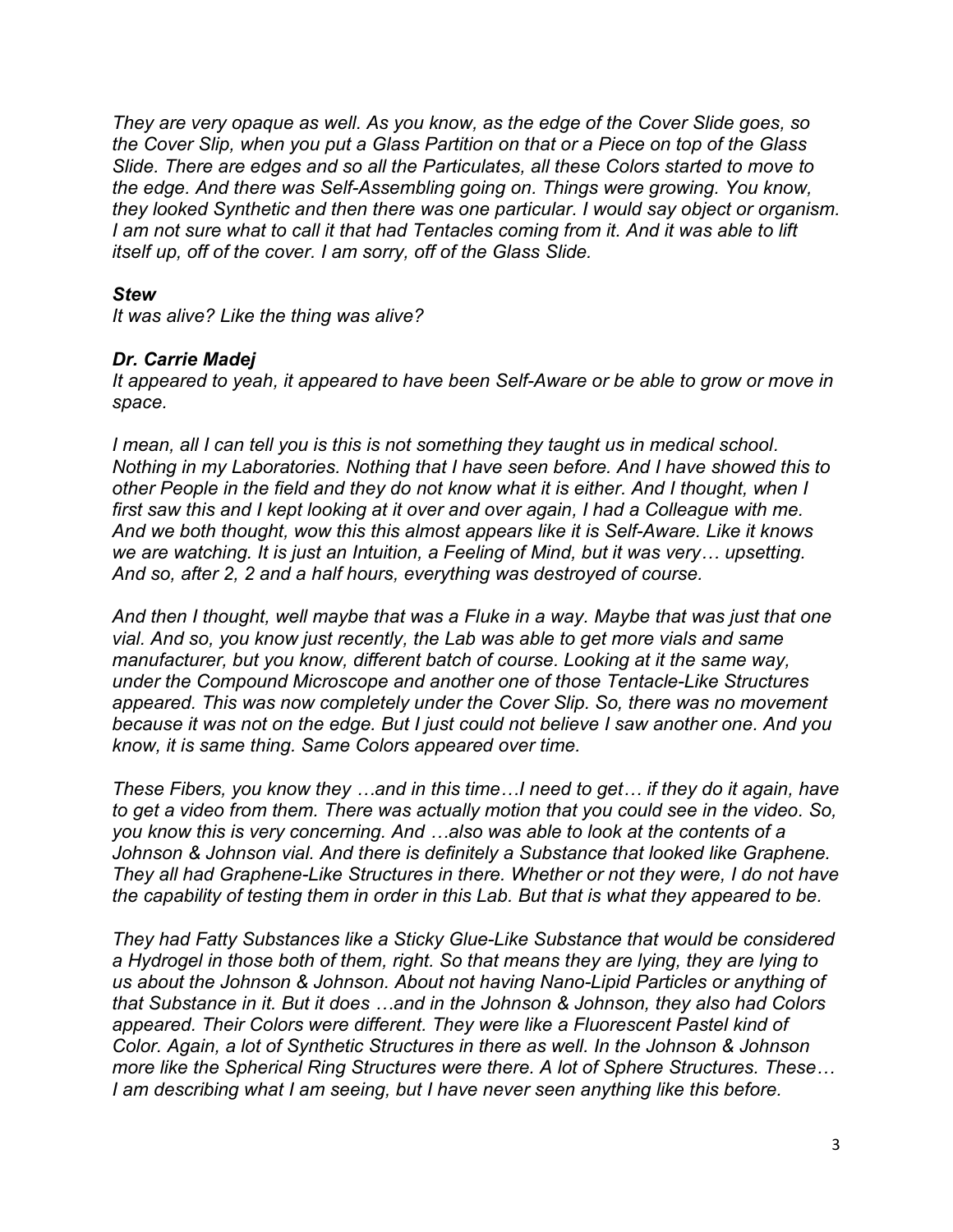*And I am …they are not supposed to be in these… These Injections they are falsely calling 'vaccines'. What are they going to do to somebody? What are they going to do, to a Child?* 

# *Stew*

*That is horrific.* 

# *Dr. Carrie Madej*

*I started crying when I saw these…you know. Second time under the Microscope because it was confirmation of everything I saw the 1 st time.* 

# *Stew*

*If I were looking into a Microscope at something that I was told was a 'vaccine' to promote Health and Safety and some Self-Aware Tentacle Equipped Creature started moving? I would, I would probably run out of the Laboratory. I mean I…that is just me. I am not scared of a lot, but that is scary… that is going into the Blood of Global Citizens. And you are right. They want to push this into our Children.*

# *Dr. Carrie Madej*

*Oh yes. …This was about 400 times magnification. So, we do not have, you know more information than that. But you know, People need to really, really, really stop and think about what is happening right now. And it does not make sense. If it does not make sense, do not go and make; rush to a decision that you could regret. Something is not right in the World. I think we all know that right now. And to me, it is definitely on the level of a Spiritual Warfare. Looking at it under the Microscope absolutely.*

*And you know, this, this pushes me. This inspires me to make more of these …maybe videos if i can… if we can get the Lab to get more of these samples to do them in real time. So, you can actually see what we are doing to have proof of… That, yes, this is what is happening. This is what we are seeing. So, you yourself can see what is happening under the Microscope. Because, I do not think you need to have any Science background when you look at it, you will see that something is not right. This is not supposed to be injected into human beings …especially children.*

# *Stew*

*So, when you first… before you started talking about this Self-Aware, whatever it is that lifted itself up, off of the glass, you mentioned something about an 'Injectable Computing System'. What do you make of that?*

# *Dr. Carrie Madej*

*Yeah. So, when Colors just appeared in the Solution, I mean, I am talking about there is no Color or very little. All of a sudden, the most brilliant Blue, the most brilliant Yellow, the most brilliant Purple appeared. In more and more and more and more, over time. I have never seen anything be able to do that, besides something. Unless you added another Substrate for a Chemical Reaction, you know. It has to react with something. I did not know what could do that.*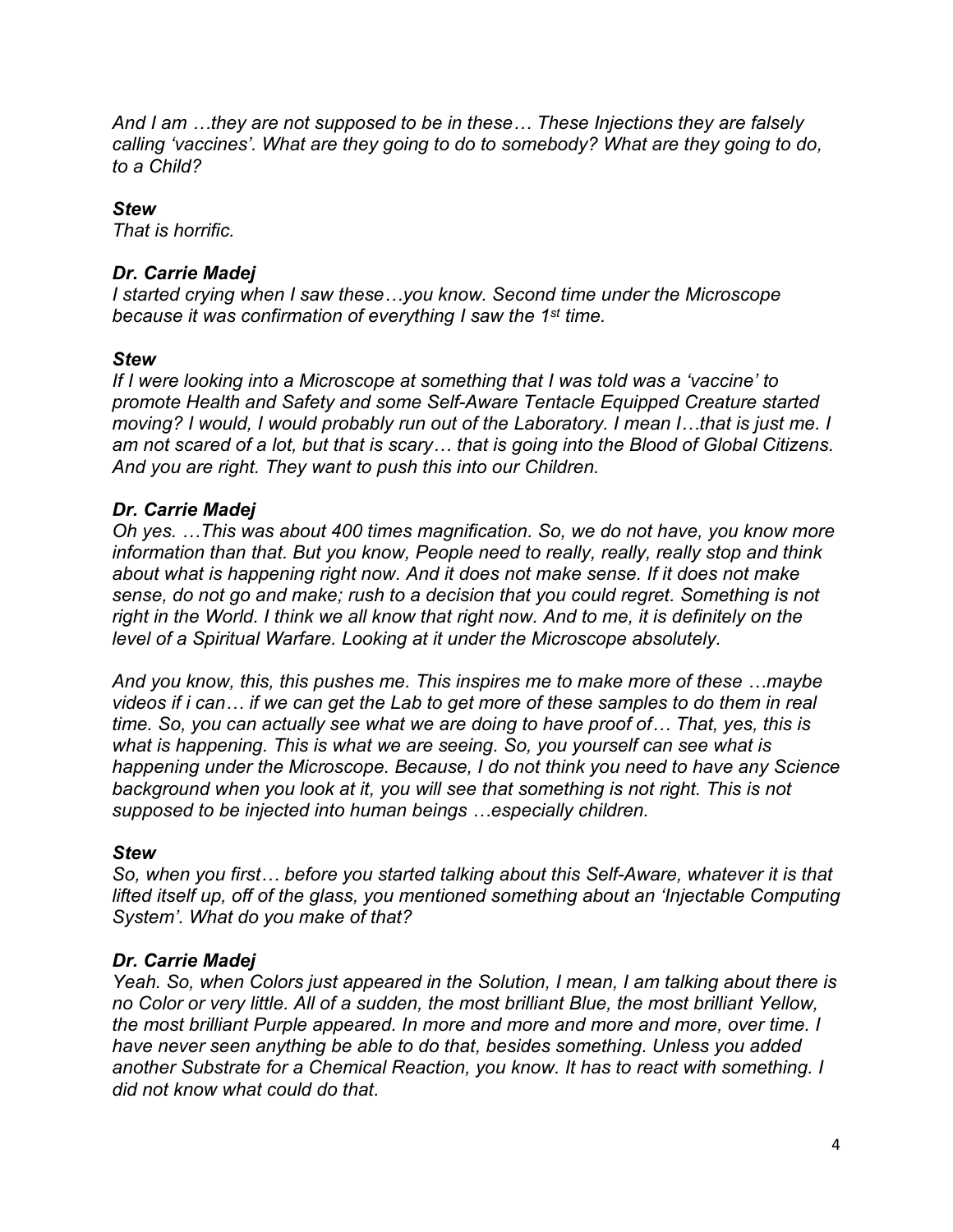*And so, I started to talk to some Nano-Tech Engineers and Genetic Engineers. And they told me, the only thing they knew of that could do that, was a White Light. Which a White Light did hit it the Microscope has a White Light. A White Light over time, will make the Reaction on a Superconducting Material. Superconducting is like an 'Injectable Computing System'. So, this is where the Electronic Components can now become visible under White Light. So, you know where they are.*

*So, this is proof that they are putting an Operating System inside People. This happened in both the Moderna and the Johnson & Johnson samples that we observed. So …you know, these are all …we are getting little Pieces of Evidence put together, one by one, by one. But everything is pointing to the very Ominous, you know, endpoint of this, is the beginning or the advent of Transhumanism. Or this is the beginning, your advent of being able to have Surveillance and Spying done in People. Just like Bill gates said he is doing right now in West Africa.*

*People need to remember that the Gates Foundation or at least Bill Gates and GAVI, …his company is working with MasterCard and Trust Stamp, an Artificial Intelligence Program testing it on the People of West Africa with their COVID 'Vaccine', Injections, I should say. Giving them a Digital I.D. They can only get their Monetary Funds through the Digital I.D. and MasterCard. No other way. No Cash. Nothing. And this …and all their Medical Records and Information downloaded into this Digital Format in their Body.* 

*And they said in this Program, this Research Experiment, they are doing on the People. They said, well if this Substance is inside of them, this Hydrogel Substance, of course why do not we use it for Surveillance and Predictive Policing? We are. We are going to start using it for Surveillance and Predictive Policing on the People of West Africa. Right now, they have been doing this since July of 2020. And they said, once they have it perfected, they would like to unveil it to all the Developed Nations. And what are they calling it?* 

*The 'Wellness Pass' which is also known as a Vaccine Passport. So, how are they doing that, right Stew? They have to put 'Something' inside your Body. To be able to monitor you. And know everything that you are doing. So, People need to wake up. What could they put inside your body for that to happen? How would they do it? I think Gates is already admitting to us how he is doing it or how he wants to do it. How much does it take? I do not know. I just know that I am seeing these things with my own eyes. Things that do not make sense.* 

*Things that look like they could be used for, you know so they look like they are the advent of starting something of Artificial Intelligence inside the Human Body. And we know that the People in charge are not to be very trustworthy at all. They have lied many times to us. The manufacturers have lied many times to us. So, this is the time that we do not …we do not take this anymore. We do not take this kind of Oppression and Suppression. We are better than that. We are Children of GOD, if we choose to be Right.*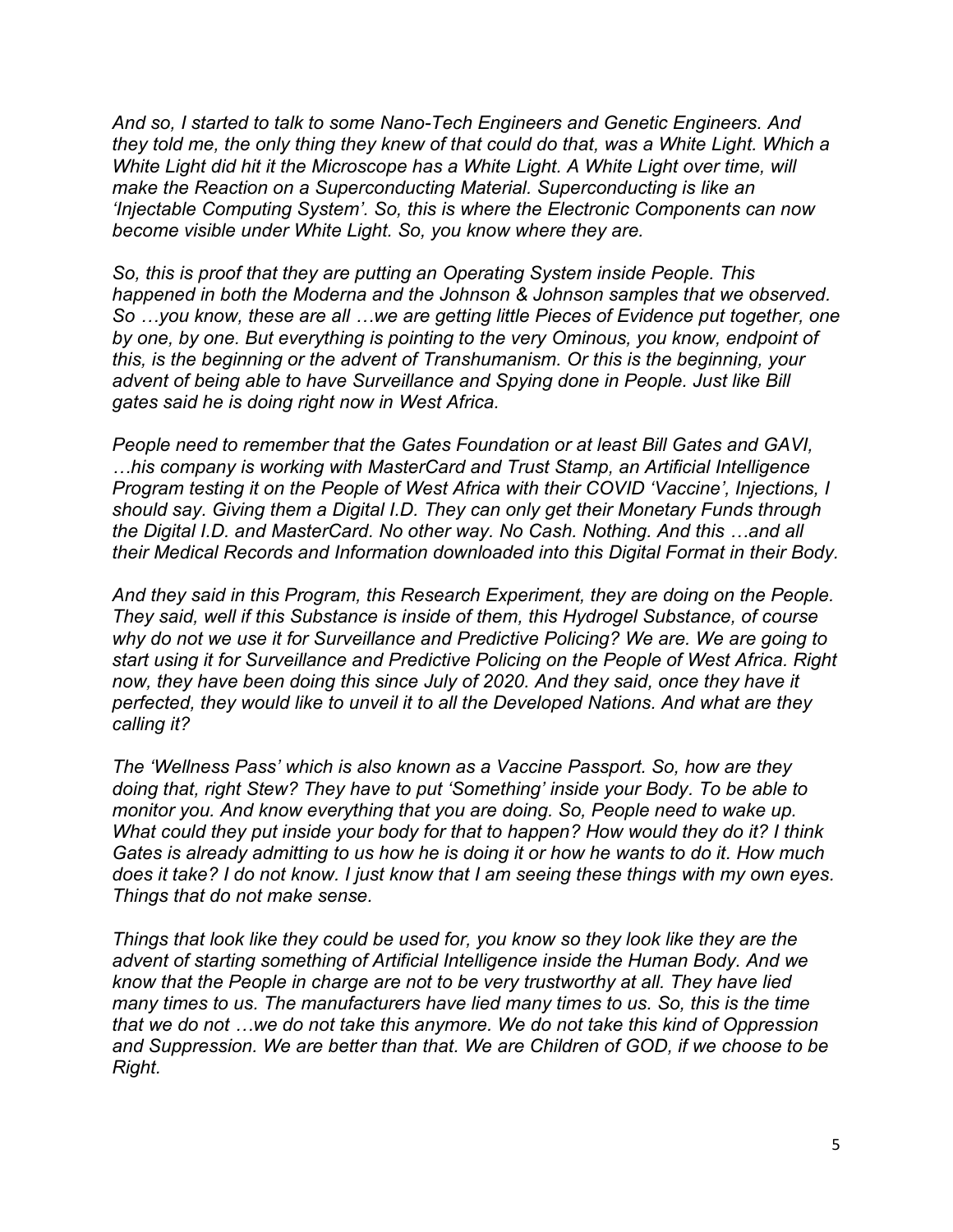# *Stew*

*Absolutely.*

# *Dr. Carrie Madej*

*I want…I for one, will not stand for it.* 

# *Stew*

*So, just to wrap-up here and I know that you got to go. But I …just, for responsibility purposes. You have examined things under Microscopes before? You know what you are doing with a Microscope. The… this, these vials that you …multiple vials that you examined. You have kept track of the Chain of Custody? Nothing was inserted into these things before you were able to look at them? I mean, this is all, on the up-and-up? And this is genuinely, the contents of what is found in multiple lots now. You have said of the Moderna and the Johnson & Johnson vials?*

# *Dr. Carrie Madej*

*Yeah. At least 3 batches, at least 3 batches. Yes. That is correct.*

# *Stew*

*It is awful. It is horrific. I can understand why you cried …Dr. Carrie Madej thank you so much. And when you … do have those videos ,we trust that you will come back here … to share those with the audience. I mean, People need to know what it is that is being pushed on them. People need to know that this is not just your every day, run-of-the mill Health and Wellness Prevention. There is none of that going on here.* 

# *Dr. Carrie Madej*

*None at all*

# *Stew*

*So, we appreciate it. We appreciate it,*

# *Dr. Carrie Madej*

 $\overline{\phantom{a}}$  , which is a set of the set of the set of the set of the set of the set of the set of the set of the set of the set of the set of the set of the set of the set of the set of the set of the set of the set of th

*Thanks. Yes, thanks Stewart. Thanks for having me on the show. And I am happy …to come on in the future and share more as I get more information.*

# *Stew*

*Great. Thank you so much. God bless you. Those images that we just looked at together and then hearing the way that Dr. Carrie Madej describes the way that she felt viewing those images through a microscope? Horrific! Alarming! Very concerning and we have to be worried about being around People when we talk about things like Transmission and Shedding…* 

This interview, presenting the evidence by Dr. Carrie Madej validates the publicly stated objectives of the Chief Medical Office of Moderna that they intended, through vaccines to download 'Software Operating Systems' into the Human Body.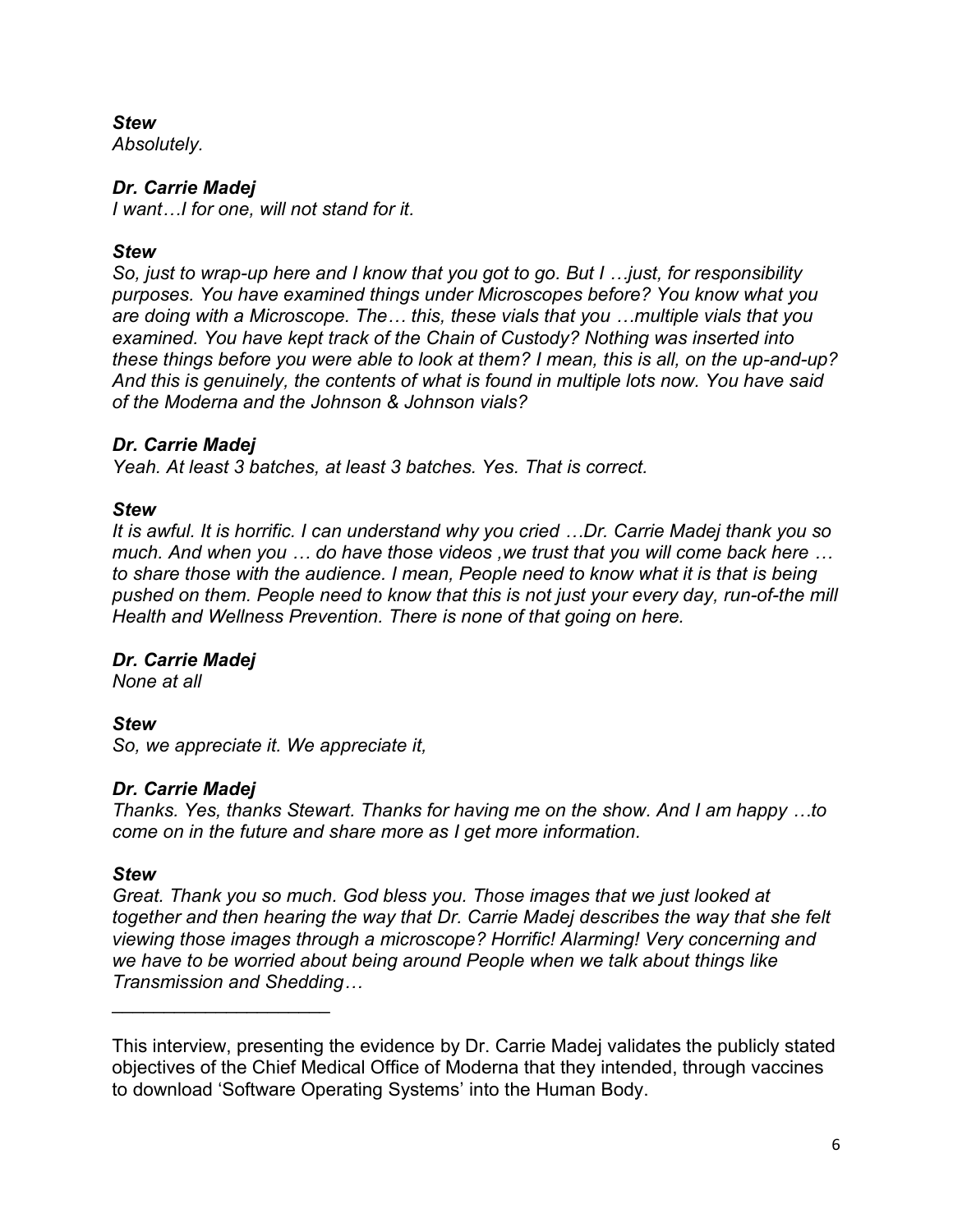#### **'Hydra'-Gels**

And so, what did she basically discover? The essence of the 'Black Goo' that has been Predictively Programed into a lot of Science Fiction Movies and Blockbuster Super Heroes. She witnessed Threads and Fibers, of which she in all of her Medical Training and years of experience has never seen. And this is the reason for the agenda and plan to forcibly mandate permanent Booster Shots. From a pure Scientific Rationale, it would be and is insane to do. Why? The Boosters are essentially the same solution for a COVID-19 Variant that has long dissipated within the world.

Or in other words, the so-called 'Experts' like Fauci and Walensky are wanting People to be injected with the same 'vaccine' that did not work in the first place. And which will not address the current released Strains. The real issue is that the Body is being conditioned to receive such Nano-Bot to incrementally build-up the 'system platform' so the Human Body can then be able to sustain the frequencies that it will eventually need to be connected to. One suspects that if all the actual components would be given in 1 single dose, there would be too many obvious Adverse Effects or Deaths. Thus, the initial Nano-Bots, also referred to as Lipid Particles, which were many that Dr. Madej observed under the microscope is enough for now. Why?

They move of their own volition, most probably intelligently, and they are capable of self-assembling. More intriguing is that they can be 'commanded' as in a computer command to perform certain operations, etc. And this, again will be done through either Frequencies, Sound or Light. After all, it has already been linked to how Bill Gates has submitted that Patent (Microsoft Patent 060606) to do just that through the Block Chain in order to hijack or take over the Host Body. Here is an excerpt of what is at the core objective. Is essentially taken right out of the Matrix movies in how Humans will be considered no more valuable than a 'Battery'. Emphasis added.

*'Human Body Activity associated with a Task provided to a User may be used in a Mining Process of a Cryptocurrency System. A Server may provide a Task to a Device of a User which is communicatively coupled to the Server. A Sensor communicatively coupled to or comprised in the Device of the user may sense Body Activity of the User. Body Activity Data may be generated based on the Sensed Body Activity of the User. The Cryptocurrency System communicatively coupled to the Device of the User may verify if the Body activity Data satisfies one or more conditions set by the Cryptocurrency System. And it awards Cryptocurrency to the User whose Body Activity Data is verified.'*

Thus, this is reason for the Superconducting Graphene Oxide and SPIONs, to say nothing of the nucleoside-modified mRNA in these so-called 'vaccines'. It is not about stopping Infection, Transmission or providing Effective Immunity. If that was the case, the WHO, CDC, NIH and the White House would recognize and accept Natural Immunity for what is just a Corona Virus, supposedly. Dr. Madej mentioned how Bill Gates is doing that in West Africa. It is a partnership with GAVI and Mastercard to roll out a new Biometric Identity Platform, through 'vaccines'. And what is the desired outcome? Total control of a Human's Body. It is all about Social Engineering.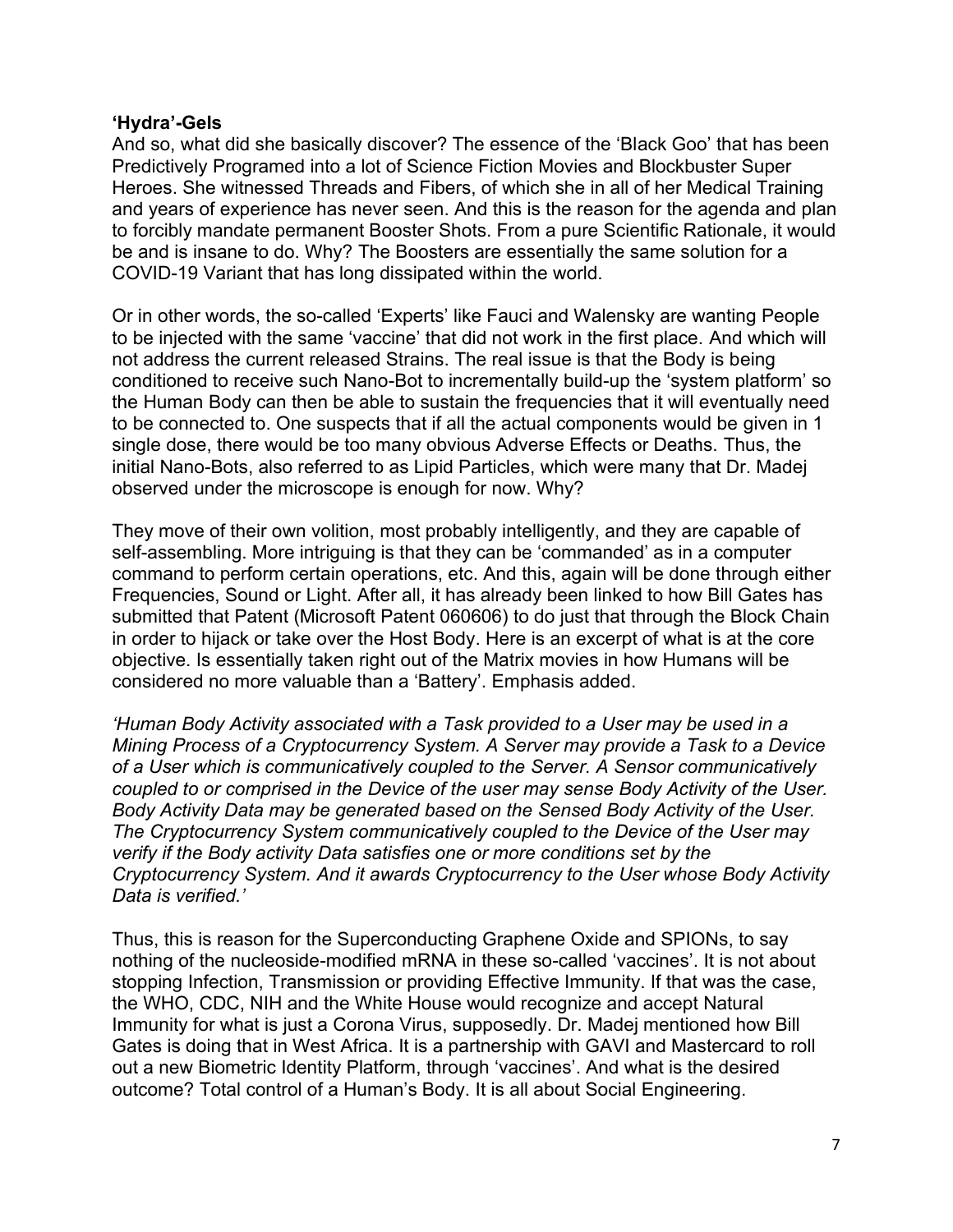# **Tiny Transformers**

 $\mathcal{L}_\text{max}$  , where  $\mathcal{L}_\text{max}$  , we have the set of the set of the set of the set of the set of the set of the set of the set of the set of the set of the set of the set of the set of the set of the set of the set of

It is about creating a 'New Humanity' for a New World Order and conditioning People. It is about controlling People to act in certain ways, believe in certain ways. And all this via incentives and punishments based on the Chinese Social Credit Systems. What it will boil down to is who can live and die. And it is very Biblical as the book of Revelation warns that such a scenario will become Reality. It is already almost there as it is. Dr. Robert O. Young also had analyzed all the 4 major brands of the COVID 'Vaccines'. He found all sorts of dangerous things inside them. None of this is accidental. All of these ingredients are there for a reason.

And the entire 'List' of Ingredients will never be fully disclosed. What the disclosure from Dr. Madej further establishes the fact that these injections are not 'vaccines' and are to be avoided at all costs. As Dr. Zelenko, these are 'Poison Kill Shots'. Many have come to conclude that these are highly dangerous and in many cases are deadly. What is worse, is that the Psychopath and Luciferians calling the 'shots' are wanting to inject all the Children. Those that survive this Gene Therapy will be literally scarred for life as it has been shown to especially target healthy Male Adolescents.

Now to the question about on Earth would Jelly-Like or 'Hydra' Type of Elements be in a COVID 'vaccine'? This has to do again with Trans-Humanism, the quest for Immorality. How so? Consider that there has been extensive research funded by Big Pharma, DARPA, the Pentagon and other Private Institutions, etc. One such example is Cnidaria. It is considered the 'Immortal Jellyfish'. It is the only animal known on Earth to be able to reverse its Life Cycle. It does this through a Cell Development Process called Trans-Differentiation. Instead of dying, an adult or Juvenile Cnidaria under 'stress' can revert back to a Polyp and begin the Life Cycle all over again.

One can then see why such an organism and Life Process makes it an important quest to reverse Aging and pharmaceutical research. It is not secret that the Tech CEO's seek 'Immortality' through Artificial Intelligence, and Quantum Computing. What is not being told to the Public is that such Ingredients are function as 'Transformers'. It now becoming apparent and another reason why Anti-Parasitic Drugs, like Ivermectin are effective in the treatment of COVID. It has been reported that Dr. Robert Young found such Parasites. One particular Parasite is T. Cruzi in the Johnson & Johnson vials.

T. Cruzi causes Chagas Disease, which is incurable if left untreated within 4 weeks of infection and after which the infection becomes chronic. It can shorten the lifespan by decades if left untreated. This is what is ironic in that they want Humanity to 'Life Forever' but they want to kill-off as many as possible. Perhaps they want to eliminate the weak and Genetically Feeble. But it is getting bad. It is the stuff of horror movies. And it validates that indeed, Nano-Bot are the main reason they want everyone jabbed as soon as possible. It is to make everyone 'hot-hired' to connect to the Internet and be like that 'walking cell phone'. That is, if one survives. And the end goal? Revelation's Mark of the Beast.